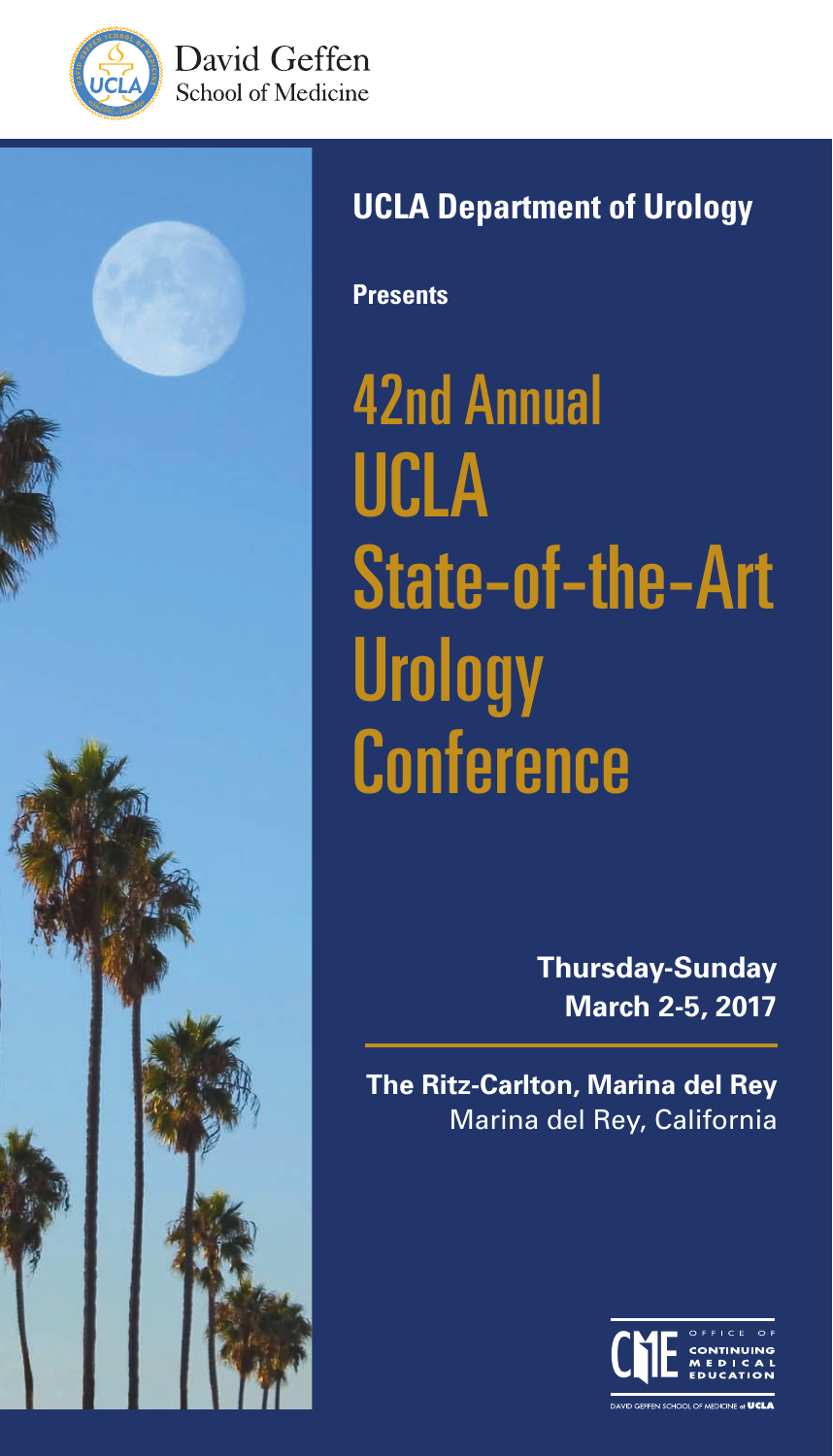## UCLA State-of-the-Art Urology

This course explores the most challenging management problems facing the practicing urologist. Distinguished faculty present current information and techniques in female pelvic medicine and reconstruction, stress urinary incontinence, overactive bladder, interstitial cystitis, urethral stricture disease, genitourinary trauma, renal and ureteral stones, testosterone deficiency, testosterone use in men with prostate cancer, surgical therapies and technologies for BPH, urologic oncology (including kidney, prostate, bladder, imaging and ablative therapies), biomarkers for cancer detection and management, MRI fusion biopsy, active surveillance, robotic surgical procedures, management of the small renal mass, GU dermatology, pediatric urology, and practice management including MIPS, ICD-10, and E/M coding. The conference emphasizes interaction between participants and faculty and allows ample time for case presentations and group discussions, ensuring an outstanding educational experience for attendees.

AT THE COMPLETION of this program, participants should be better able to:

- Understand key aspects of 2016 AUA Guidelines for kidney stones, urethral stricture disease, and bladder cancer
- Utilize biomarkers and biopsy techniques for active surveillance
- Determine the role for SBRT and high dose brachytherapy for prostate cancer
- Manage high risk prostate cancer
- Understand the present role for focal therapy for prostate cancer
- Utilize alternative intravesical chemotherapies for bladder cancer
- Manage the small renal mass
- Perform robotic surgery for benign and malignant urologic conditions
- Treat male and female voiding dysfunction, BPH, and kidney stones
- Treat testosterone deficiency
- Utilize testosterone therapy in the setting of prostate cancer
- Manage urethral stricture disease
- Manage genitourinary trauma
- Manage GU dermatologic conditions
- Navigate ICD-10 Coding and related practice management issues

**In addition to a paper syllabus provided at the meeting, 1 week before the meeting you will be emailed a link and a password to download the individual speaker handouts.**

#### **Guest Faculty**

**Sam S. Chang, MD, MBA** Patricia and Rodes Hart Endowed Chair in Urologic Surgery Professor of Urologic Surgery and **Oncology** Vanderbilt University Medical Center Nashville, Tennessee

**Anthony V. D'Amico, MD, PhD, FASTRO** Eleanor Theresa Walters Distinguished Chair in Radiation Oncology Chief of Genitourinary Radiation Oncology Brigham and Women's Hospital Dana-Farber Cancer Institute Harvard Medical School Boston, Massachusetts

**Mark N. Painter, BA, CPMA** CEO

PRS, LLC Thornton, Colorado **Alan Partin, MD, PhD**

The Jakurski Family Director & Professor Department of Urology Johns Hopkins University School of Medicine Baltimore, Maryland

#### **Glenn M. Preminger, MD**

Duke University Medical Center James F. Glenn Professor of Urology Director, Duke Comprehensive Kidney Stone Center Department of Urologic Surgery Durham, North Carolina

#### **Claus G. Roehrborn, MD**  Professor and Chair S.T. Harris Family Chair in Medical Science, in Honor of John D. McConnell, MD E.E. Fogelson and Greer Garson Fogelson Distinguished Chair in Urology

### **FACULTY**

Department of Urology UT Southwestern Medical Center at Dallas Dallas, Texas **Hunter Wessells, MD, FACS**  Professor and Nelson Chair Department of Urology University of Washington

Seattle, Washington **Christopher Wood, MD**  Professor, Department of Urology

Vice Chairman, Department of Urology Division of Surgery UT MD Anderson Cancer Center Houston, Texas

#### **Course Chair**

**William J. Aronson, MD**

#### **Course Co-Chairs**

**Craig Canfield, MD Karim Chamie, MD, MSHS Gregory S. Jack, MD**

#### **Department of Urology Faculty\***

**Mark S. Litwin, MD, MPH** Professor and Chair Department of Urology Professor of Health Policy and Management School of Public Health

#### **William J. Aronson, MD**

**Z. Chad Baxter, MD Arie S. Belldegrun, MD Carol J. Bennett, MD Karim Chamie, MD, MSHS** **Arnold I. Chin, MD, PhD Stuart Holden, MD Ja-Hong Kim, MD Steven E. Lerman, MD Leonard S. Marks, MD Jesse N. Mills, MD Allan J. Pantuck, MD, MS Jacob Rajfer, MD Shlomo Raz, MD Robert E. Reiter, MD, MBA Christopher S. Saigal, MD, MPH Jennifer S. Singer, MD Robert B. Smith, MD**

#### **UCLA Faculty\***

**Alexandra Drakaki, MD, PhD** Assistant Professor of Medicine and Urology Genitourinary Oncology Program Division of Hematology/Oncology Institute of Urologic Oncology

**Vandana Madkan, MD** Health Sciences Assistant Clinical Professor Division of Dermatology **Steven S. Raman, MD**

Professor of Radiology, Surgery and Urology

#### Department of Radiology **Matthew Rettig, MD**

Professor, Departments of Medicine and Urology Medical Director, Prostate Cancer Program Institute of Urologic Oncology Chief, Division of Hematology-Oncology VA Greater Los Angeles

\*David Geffen School of Medicine at UCLA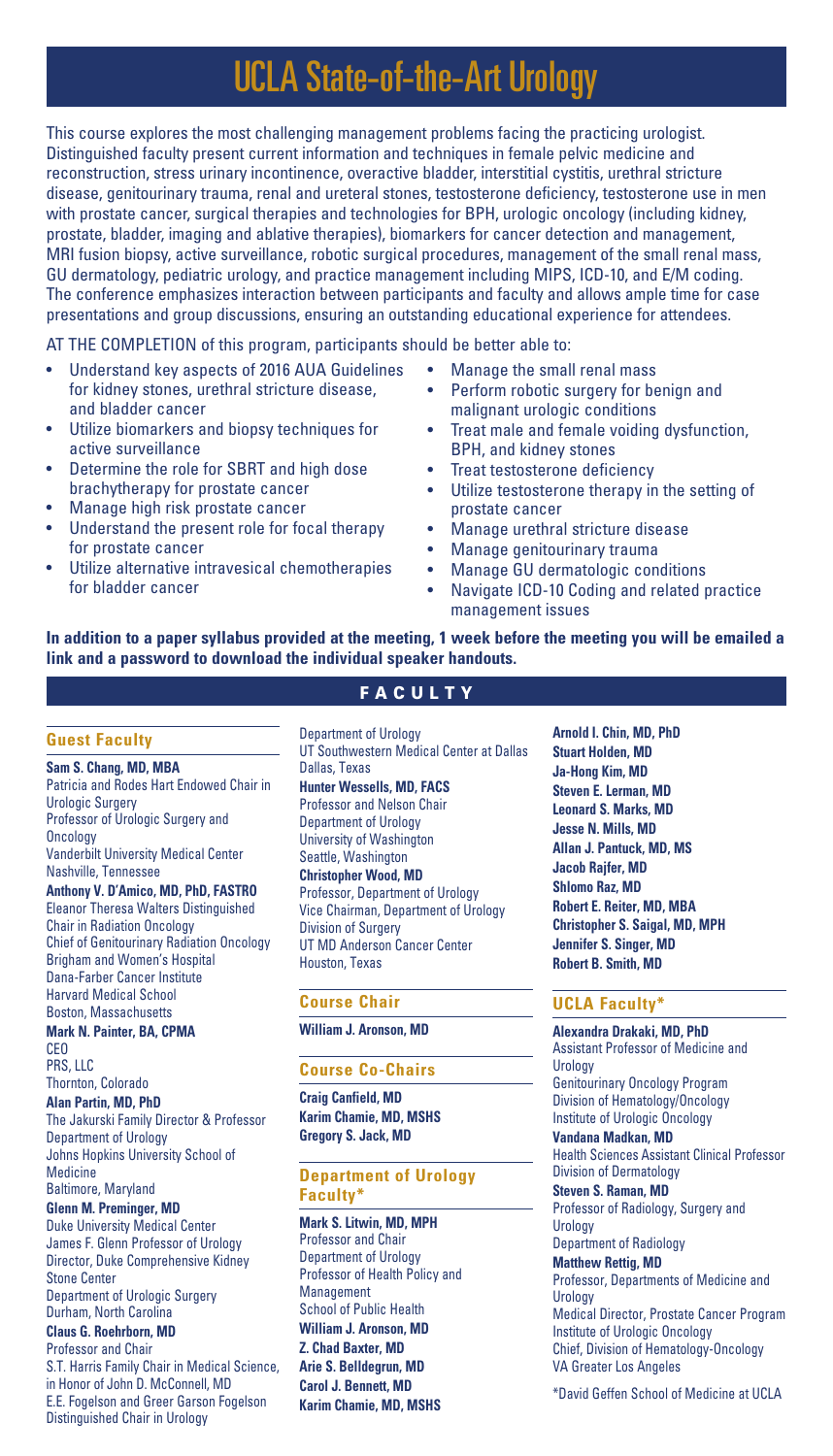#### **Enrollment Fees**

(Fees include course registration and materials, daily continental breakfasts and breaks, Friday evening reception, and Friday and Saturday luncheons.)

| \$550.00 | <b>Physicians</b>                                   |
|----------|-----------------------------------------------------|
| \$350.00 | David Geffen School of Medicine at UCLA<br>Faculty* |
| \$275.00 | Non-Physician, Healthcare Professionals             |

\$110.00 Residents (accompanied by a confirmatory letter of status from department chief or training director)

\*Please indicate faculty appointment title and campus on registration form.

#### **Accreditation**

The Office of Continuing Medical Education, David Geffen School of Medicine at UCLA is accredited by the Accreditation Council for Continuing Medical Education to provide continuing medical education for physicians.

The Office of Continuing Medical Education, David Geffen School of Medicine at UCLA designates this live activity for a maximum of **21.25 (plus 2.5 for Dry Lab)** *AMA PRA Category 1 CreditsTM.* Physicians should claim only the credit commensurate with the extent of their participation in the activity.

**American Society of Radiologic Technologists Credit\*** Category A/A+ CE credit is pending approval by the ASRT.

\*To provide Licentiates in California holding a Radiology and/or Fluroscopy supervisor and operator permit, the CE needed meet the requirement of 10 hours every 2 years. (As specified in title 17, California Code of Regulation (17 CCR), section 30403)

#### **Disclosure**

The FDA has issued a concept paper that classifies the commercial support of scientific and educational programs as promotional unless it can be affirmed that the program is "truly independent" and free of commercial influence. Along with independence, the FDA requires that non-promotional, commercially supported education be objective, balanced, and scientifically rigorous. The policy further states that all potential conflicts of interest of the CME staff and faculty be fully disclosed to the program's participants. In addition, Accreditation Council for Continuing Medical Education policy now mandates that the sponsor adequately manage all identified potential conflicts of interest prior to the program. We at UCLA fully endorse the letter and spirit of these concepts.

The Department of Urology is a California Board of Nursing approved provider (#8888).

#### **Location**

The Ritz-Carlton, Marina del Rey 4375 Admiralty Way Marina del Rey, California 90292 310-823-1700 or 800-241-3333 310-823-2404 facsimile

www.ritzcarlton.com/hotels/marina\_del\_rey

March is the ideal time of year to visit Southern California. Temperatures are usually in the mid 70s, and skies are sunny and clear. The Ritz-Carlton overlooks the world's largest small craft harbor and offers spectacular coastline vistas from the balcony of every guestroom. Guests will enjoy two lighted tennis courts, a waterfront swimming pool and state-of-the-art fitness center/spa, as well as other amenities that give the Ritz-Carlton its uncompromising reputation.

Within walking distance of the hotel are a variety of restaurants, clubs, and shops, as well as biking paths, jogging trails and, of course, the Marina Beach. Close by are art galleries, popular restaurants, architectural showpieces, and the distinctive cultural scenes of Santa Monica and Venice Beach. Shopping in Beverly Hills, Century City, Abbott Kinney, and Santa Monica's 3rd Street Promenade is close by. The Los Angeles area offers a variety of vacation entertainment for both adults and children. Disneyland, Knott's Berry Farm, Six Flags Magic Mountain, and Universal Studios are just a few of the attractions that help make a visit to Southern California a memorable experience.

#### **Accommodations**

A block of rooms has been reserved at the Ritz-Carlton for conference participants at a special conference rate of **\$299.00 plus tax** per night for single/double occupancy. One night's deposit is required to guarantee late arrival (after 5pm). Confirmation of reservations received after **January 31, 2017**, is subject to availability.

For reservations call 310-823-1700 or 800-241-3333. Be sure to mention UCLA's State-of-the-Art Urology Conference when calling in your reservations. You may also visit their website: https://aws.passkey.com/go/ucla2017.

#### **Parking**

Daytime: \$13 valet only Overnight: \$28

#### **Emergency Calls**

You may be reached during the conference at 310-823-1700. Ask the hotel operator to direct your call to the UCLA Stateof-the-Art Urology conference registration desk.

#### **Transportation to Hotel From LAX**

Taxi or shuttle service is available from Los Angeles International Airport to the Ritz-Carlton, Marina del Rey.

#### **Refunds**

Cancellations must be received in writing by February 2, 2017, and will be subject to a \$75 processing fee. No refunds will be given after that date. If, for any reason, the course must be canceled, discontinued, or rescheduled by the Office of Continuing Medical Education, a full refund will be provided. You may fax your refund request to 310-794-2624.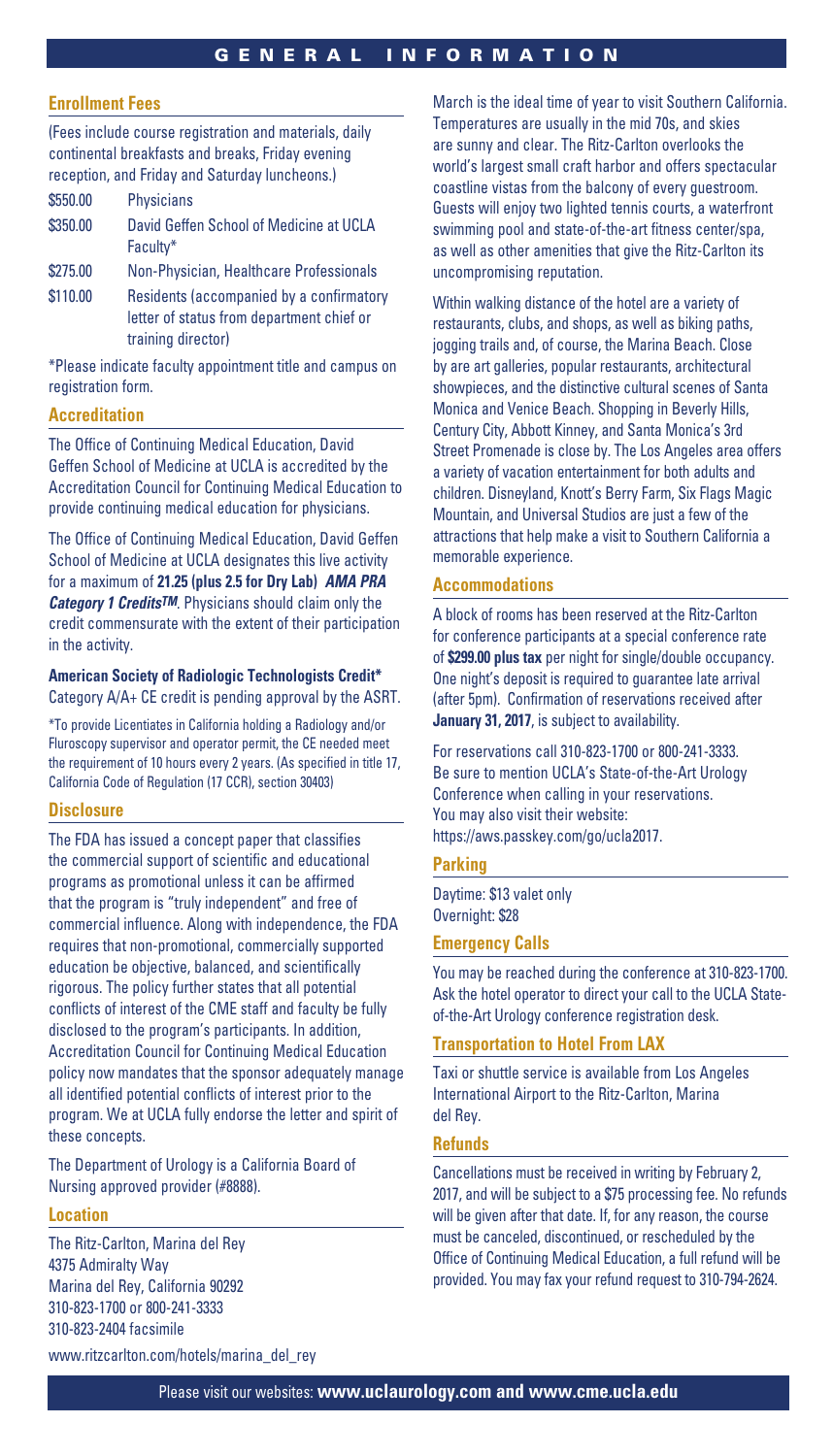#### AFTERNOON

|                                                                                       | 3:00-7:00 REGISTRATION FOR DRY LAB AND GENERAL SESSION                                                                                                                  |                                                                                    |  |  |  |  |  |
|---------------------------------------------------------------------------------------|-------------------------------------------------------------------------------------------------------------------------------------------------------------------------|------------------------------------------------------------------------------------|--|--|--|--|--|
| <b>Optional Dry Lab</b>                                                               |                                                                                                                                                                         |                                                                                    |  |  |  |  |  |
| 5:00                                                                                  | <b>MRI/US Fusion Biopsy - Applications in Clinical Practice</b><br>Leonard S. Marks, MD, Allan J. Pantuck, MD, MS, and Christopher S. Saigal, MD, MPH                   |                                                                                    |  |  |  |  |  |
| 5:45                                                                                  | <b>MRI/US Fusion Biopsy - Hands On Dry Lab with Instruction</b><br>Leonard S. Marks, MD, Allan J. Pantuck, MD, MS, and Christopher S. Saigal, MD, MPH<br><b>ADJOURN</b> |                                                                                    |  |  |  |  |  |
| 7:30                                                                                  |                                                                                                                                                                         |                                                                                    |  |  |  |  |  |
| FRIDAY, MARCH 3, 2017                                                                 |                                                                                                                                                                         |                                                                                    |  |  |  |  |  |
| MORNING<br>7:00                                                                       | <b>REGISTRATION/BREAKFAST/</b><br><b>EXHIBITS</b>                                                                                                                       | <b>AFTERNOON</b>                                                                   |  |  |  |  |  |
|                                                                                       |                                                                                                                                                                         | <b>Endourology: Urolithiasis, Bladder Neck</b><br><b>Contractures</b>              |  |  |  |  |  |
| 7:50                                                                                  | <b>Introductions and Announcements</b><br>William J. Aronson, MD                                                                                                        | Moderator: Christopher S. Saigal, MD, MPH                                          |  |  |  |  |  |
| <b>Female Voiding Dysfunction, Reconstruction,</b><br><b>Surgical Tips and Tricks</b> |                                                                                                                                                                         | <b>Key Aspects of the AUA 2016</b><br>1:00<br><b>Surgical Management of Stones</b> |  |  |  |  |  |

*Moderator:* Shlomo Raz, MD

- 8:00 **In-Office Strategies for Incontinence and OAB Pelvic Floor Therapy, Tibial Nerve Stim, Injectables, Pessaries, and More** Z. Chad Baxter, MD and Ja-Hong Kim, MD
- 8:20 **Stress Urinary Incontinence Surgery Choosing the Right Sling for the Right Patient** Shlomo Raz, MD
- 8:40 **Interstitial Cystitis Effective Strategies and AUA Guidelines** Ja-Hong Kim, MD
- 9:00 **Refractory Overactive Bladder Medical Therapy Strategies Neurostimulation and Botulinum Toxin** Shlomo Raz, MD

#### 9:20 **BREAK/EXHIBITS**

**Male Voiding Dysfunction, Urethral Stricture Disease**

*Moderator:* Shlomo Raz, MD

- 9:40 **Key Aspects of the Male Urethral Stricture 2016 AUA Guidelines** Hunter Wessells, MD, FACS
- 10:00 **Unresolved Issues in LUTS/BPH Evaluation and Treatment** Claus G. Roehrborn, MD
- 10:20 **Artificial Urethral Sphincter Tips and Tricks Complications and Troubleshooting**
- Shlomo Raz, MD 10:40 **Innovative Approaches for the Surgical Management of BPH** Claus G. Roehrborn, MD
- 11:00 **Case Presentations and Panel Discussion** *Moderator:* Dr. Shlomo Raz *Panel:* Drs. Baxter, Kim, Roehrborn, and Wessells

*Moderator:* Dr. Christopher S. Saigal *Panel:* Drs. Preminger and Wessells 2:50 **BREAK / EXHIBITS**

Glenn M. Preminger, MD 2:10 **Panel Discussion and Case Presentations**

**Androgen Deficiency, Penile Prosthesis, Update on GU Trauma**

*Moderator:* Jacob Rajfer, MD

**Guidelines**

**Strictures**

**Calculi**

**Tips and Tricks**

1:15 **Medical Evaluation of** 

Glenn M. Preminger, MD

**Nephrolithiasis Made Easy Practical Treatment Advice** Glenn M. Preminger, MD 1:30 **Recalcitrant Bladder Neck Contractures and Radiation** 

Hunter Wessells, MD, FACS 1:45 **Innovations in the Surgical** 

**Management of Ureteral and Renal** 

- 3:10 **Update on GU Trauma Guidelines Meet Reality** Hunter Wessells, MD, FACS
- 3:30 **Penile Prosthesis Tips and Tricks Managing Complications** Jesse N. Mills, MD
- 3:50 **Testosterone Therapy in 2017 Use in the Setting of Prostate Cancer** Jacob Rajfer, MD
- 4:10 **Panel Discussion and Case Presentations** *Moderator:* Dr. Jacob Rajfer *Panel:* Drs. Mills and Wessells
- 5:15 **ADJOURN**
- 5:20 **RECEPTION**

12:00 **LUNCH WITH FACULTY**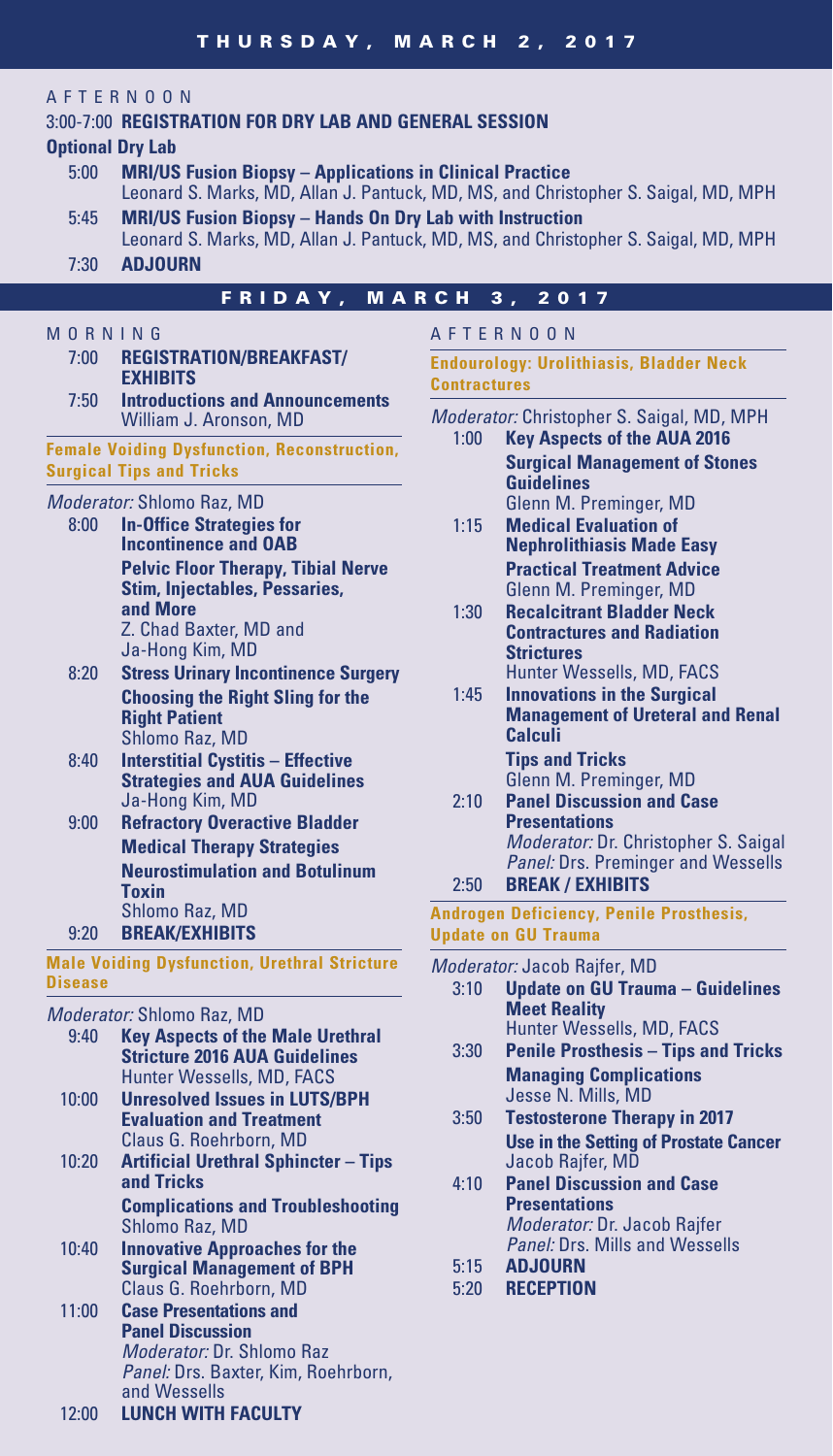#### **MORNING** 6:30 **BREAKFAST/EXHIBITS**

#### **VIDEO SESSION**

7:00 **Female and Male Reconstructive Urology** Shlomo Raz, MD

#### **Prostate Cancer**

#### *Moderator:* Mark S. Litwin, MD, MPH

- 8:00 **Active Surveillance in 2017 State of the Art** Alan Partin, MD, PhD
- 8:20 **SBRT vs IMRT vs High Dose Brachy** Anthony V. D'Amico, MD, PhD
- 8:40 **Focal Therapy and HIFU Where Do We Stand Now** Leonard S. Marks, MD
- 9:00 **Robotic Prostatectomy Video Session Challenges with Locally Advanced Disease** Robert E. Reiter, MD, MBA
- 9:20 **Panel Discussion and Case Presentations** *Moderator:* Dr. Mark S. Litwin

*Panel:* Drs. D'Amico, Marks, Partin, and Reiter

#### 9:50 **BREAK/EXHIBITS**

- 10:10 **When to Use Prostate Cancer Biomarkers Which Ones?** Alan Partin, MD, PhD
- 10:30 **How to Image and Stage Prostate Cancer in 2017 – MRI, PET, PSMA** Robert E. Reiter, MD, MBA
- 10:50 **Locally Advanced and Low Volume Metastatic Prostate Cancer Role for Radiation and Androgen Deprivation Therapy** Anthony V. D'Amico, MD, PhD **Role for Surgery** Sam S. Chang, MD, MBA **Medical Oncology Perspective** Matthew Rettig, MD
- 11:20 **Panel Discussion and Case Presentations** *Moderator:* Dr. Mark S. Litwin *Panel:* Drs. Chang, D'Amico, Holden, Marks, Partin, Reiter, and Rettig
- 12:00 **LUNCH WITH FACULTY**

#### AFTERNOON

#### **Bladder Cancer**

*Moderator:* Mark S. Litwin, MD, MPH

- 1:05 **Key Aspects of the 2016 AUA Bladder Cancer Guidelines** Sam S. Chang, MD, MBA
- 1:20 **BCG Failures Optimal Management in 2017** Karim Chamie, MD, MSHS
- 1:35 **Key Issues in Muscle Invasive and Advanced Bladder Cancer** Sam S. Chang, MD, MBA
- 1:50 **Clinical Use of Immunotherapy for Advanced Disease** Arnold I. Chin, MD, PhD
- 2:05 **Panel Discussion and Case Presentations** *Moderator:* Dr. Mark S. Litwin *Panel:* Drs. Chamie, Chang, Chin, and Drakaki
- 2:50 **BREAK / EXHIBITS**

#### **Kidney Cancer**

*Moderator:* Arie S. Belldegrun, MD

- 3:10 **The Small Renal Mass State of the Art in 2017** Christopher Wood, MD
- 3:30 **Video Session Robotic Partial Nephrectomy Managing and Avoiding Complications** Karim Chamie, MD, MSHS
- 3:50 **New Approaches to Optimize Management of High Risk Kidney Cancer Medical Therapy Prior to Surgery**  Christopher Wood, MD

 **Medical Therapy After Surgery**  Allan J. Pantuck, MD, MS

- 4:10 **Panel Discussion and Case Presentations** *Moderator:* Dr. Arie S. Belldegrun *Panel:* Drs. Chamie, Pantuck, Raman, Smith, Wood
- 5:30 **ADJOURN**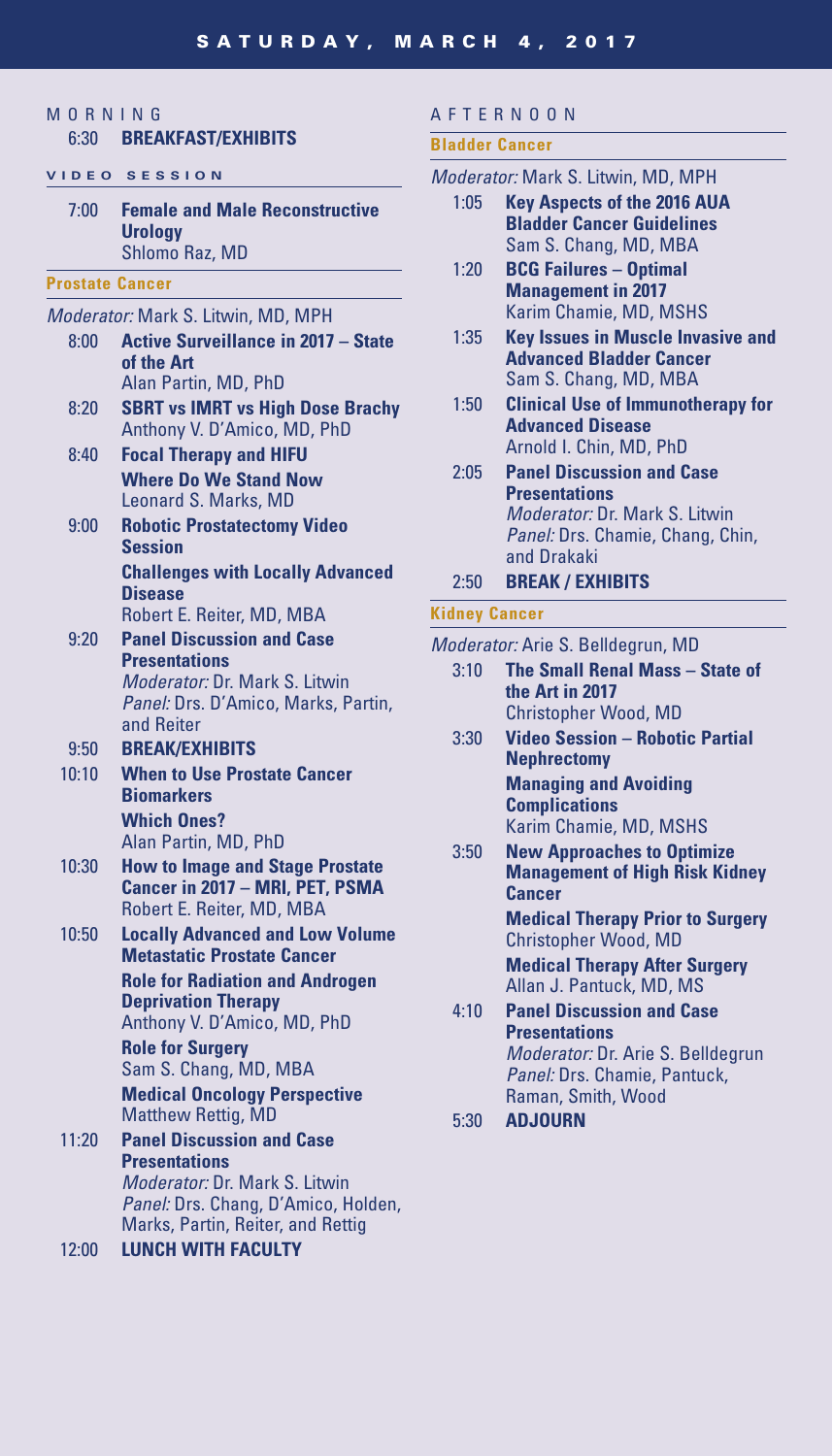| <b>MORNING</b>                                   |                                                                                                                                                                         | 9:30                                                                                 | <b>Panel Discussion and Case</b>                                                                                        |  |
|--------------------------------------------------|-------------------------------------------------------------------------------------------------------------------------------------------------------------------------|--------------------------------------------------------------------------------------|-------------------------------------------------------------------------------------------------------------------------|--|
| 6:30                                             | <b>BREAKFAST/EXHIBITS</b>                                                                                                                                               |                                                                                      | <b>Presentations</b>                                                                                                    |  |
| 7:00                                             | <b>VIDEO SESSION</b><br><b>Robotic Radical Cystectomy - Tips</b>                                                                                                        |                                                                                      | Moderator: Christopher S. Saigal,<br>MD, MPH<br>Panel: Mark N. Painter, BA, CPMA                                        |  |
|                                                  | and Tricks                                                                                                                                                              | 10:00                                                                                | <b>BREAK/EXHIBITS</b>                                                                                                   |  |
|                                                  | Karim Chamie, MD, MSHS                                                                                                                                                  | <b>GU Dermatology</b>                                                                |                                                                                                                         |  |
| 7:30                                             | <b>Robotic Simple Prostatectomy</b><br>Arnold I. Chin, MD, PhD                                                                                                          | <b>Moderator: Carol J. Bennett, MD</b><br>10:20<br><b>GU Dermatology - Practical</b> |                                                                                                                         |  |
| <b>Practice Management</b>                       |                                                                                                                                                                         |                                                                                      | <b>Management Pearls</b>                                                                                                |  |
| <b>Moderator: Christopher S. Saigal, MD, MPH</b> |                                                                                                                                                                         |                                                                                      | Vandana Madkan, MD                                                                                                      |  |
| 8:00<br>8:30                                     | MIPS 2017 - Understanding the<br><b>Next Medicare Mandate</b><br>Mark N. Painter, BA, CPMA<br><b>ICD-10 - Documentation and</b>                                         | 10:40                                                                                | <b>Panel Discussion and Case</b><br><b>Presentations</b><br><b>Moderator: Dr. Carol J. Bennett</b><br>Panel: Dr. Madkan |  |
|                                                  | <b>Coding of Diagnoses after the</b><br><b>Grace Period</b><br>Mark N. Painter, BA, CPMA<br><b>E/M Coding Update - Compliant</b><br><b>Coding under Increased Chart</b> |                                                                                      | <b>Pediatric Urology</b>                                                                                                |  |
|                                                  |                                                                                                                                                                         | Moderator: Jennifer S. Singer, MD                                                    |                                                                                                                         |  |
| 8:50                                             |                                                                                                                                                                         | 11:00                                                                                | <b>What's New in Pediatric Urology</b><br>Steven Lerman, MD                                                             |  |
|                                                  | <b>Review</b><br>Mark N. Painter, BA, CPMA                                                                                                                              | 11:35                                                                                | <b>Panel Discussion and Case</b><br><b>Presentations</b>                                                                |  |
| 9:10                                             | <b>Getting Ready for MACRA Quality</b><br><b>Reporting</b>                                                                                                              |                                                                                      | <i>Moderator: Dr. Jennifer S. Singer</i><br>Panel: Dr. Lerman                                                           |  |
|                                                  | Christopher S. Saigal, MD, MPH                                                                                                                                          | 12:30                                                                                | <b>ADJOURN</b>                                                                                                          |  |

#### **NEW THIS YEAR**

MORNING

- **• CME Credits towards California Fluoroscopy Operators License**
- **• Send Us Your Challenging Cases**
	- Email the UCLA CME office at *eayala@mednet.ucla.edu* with cases 2-4 weeks prior to the Conference and they will be discussed by our Expert Panels



View from the Ritz-Carlton, Marina del Rey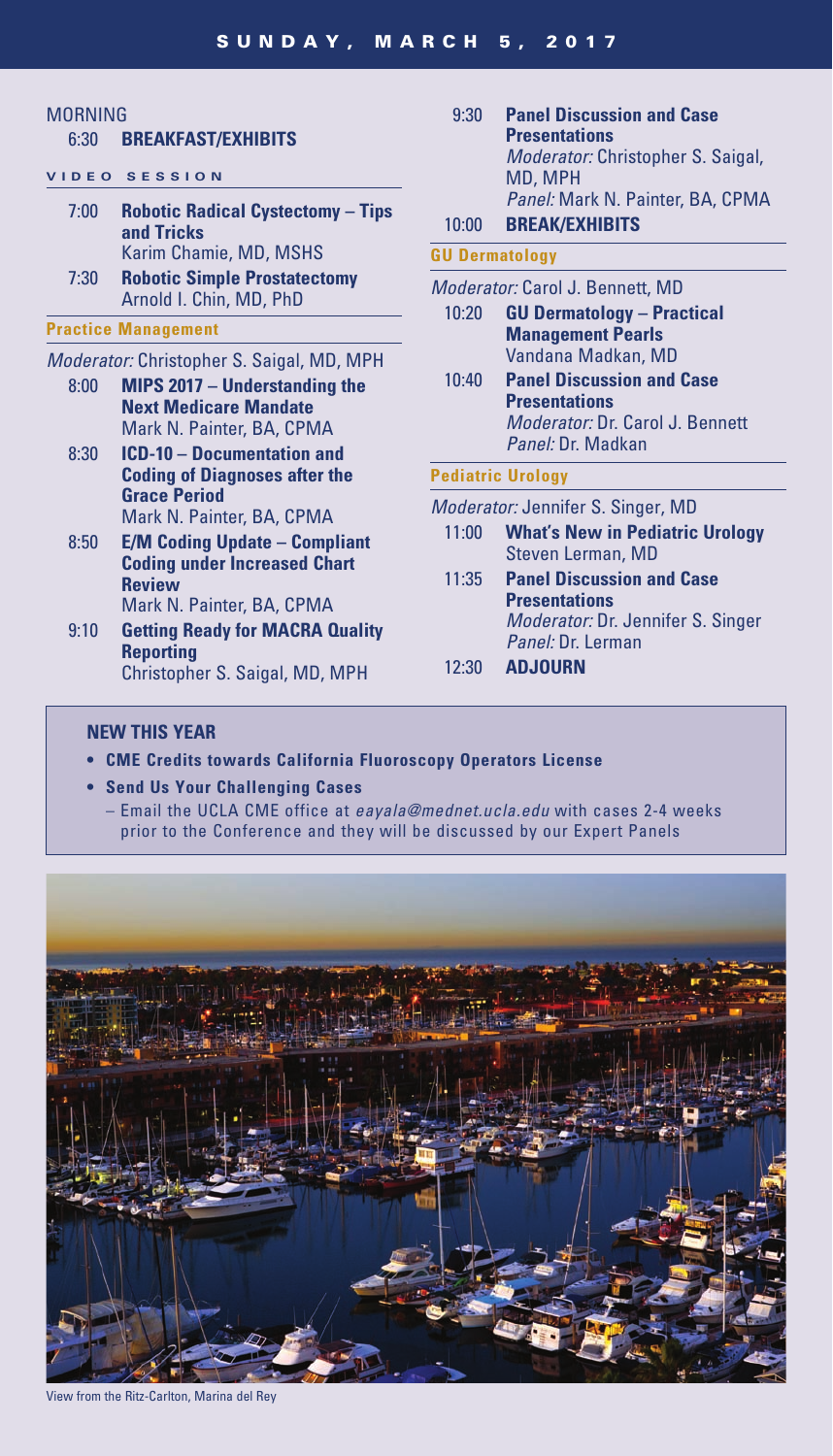#### **Enrollment**

*Online*

Use your American Express, MasterCard, Visa, or Discover card. www.cme.ucla.edu/courses Click on "UCLA State-of-the-Art Urology."

*By Mail*

Use the form attached. For additional applications, use a photocopy or separate sheet giving all information requested on the form.

*By Phone* Use American Express, MasterCard, Visa, or Discover. Call 310-794-2620.

"

#### *By FAX*

Send the completed enrollment form with charge card information and authorizing signature to the Office of Continuing Medical Education at 310-794-2624.

#### **ENROLLMENT IS LIMITED. EARLY ENROLLMENT IS ADVISED.**

For additional information, contact the Office of Continuing Medical Education, David Geffen School of Medicine at UCLA, Urology Conference, 10920 Wilshire Boulevard, Suite 1060, Los Angeles, CA 90024-6512; 310-794-2620; E-Mail address: eayala@mednet.ucla.edu.

#### REGISTRATION FORM

#### **Winter 2017**

|                                                                                                                                                                     | Fee                              | \$100.00             | Dry Lab Fee                                                                                                                                             |  |
|---------------------------------------------------------------------------------------------------------------------------------------------------------------------|----------------------------------|----------------------|---------------------------------------------------------------------------------------------------------------------------------------------------------|--|
| <b>UCLA State-of-the-Art Urology M167-2</b>                                                                                                                         | \$<br>\$                         |                      | (must be in conjunction with general session)<br><b>General Session Fee</b>                                                                             |  |
| Dry Lab (limit 25)                                                                                                                                                  |                                  | \$550.00             | <b>Physicians</b>                                                                                                                                       |  |
| <b>Total</b>                                                                                                                                                        | \$                               | \$350.00             | David Geffen School of Medicine at UCLA Faculty                                                                                                         |  |
| <b>Please Print</b>                                                                                                                                                 |                                  | \$275.00<br>\$110.00 | Non-Physicians, Healthcare Professionals<br>Residents (accompanied by a confirmatory<br>letter of status from department chief or<br>training director) |  |
| Social Security Number (last four digits only)                                                                                                                      |                                  |                      |                                                                                                                                                         |  |
| Name (First/Middle/Last) □ Male □ Female                                                                                                                            |                                  |                      | Degree (MD, PhD, RN, NP, etc.)                                                                                                                          |  |
| <b>Preferred Mailing Address</b>                                                                                                                                    |                                  |                      |                                                                                                                                                         |  |
| City/State/ZIP                                                                                                                                                      |                                  |                      |                                                                                                                                                         |  |
| Area Code/Daytime Phone                                                                                                                                             |                                  |                      | Fax                                                                                                                                                     |  |
| E-mail address                                                                                                                                                      |                                  |                      |                                                                                                                                                         |  |
| <b>Field of Practice</b>                                                                                                                                            |                                  |                      |                                                                                                                                                         |  |
| If UCLA faculty, indicate:                                                                                                                                          |                                  |                      |                                                                                                                                                         |  |
|                                                                                                                                                                     | <b>Faculty Appointment Title</b> |                      | Campus                                                                                                                                                  |  |
| Some of the exhibitors would like to get in touch with course attendees following the meeting. May we share your name<br>and email address with the exhibitors?     |                                  |                      |                                                                                                                                                         |  |
| $\Box$ Yes $\Box$ No                                                                                                                                                |                                  |                      |                                                                                                                                                         |  |
| $\Box$ Check enclosed payable to: The Regents of the University of California                                                                                       |                                  |                      |                                                                                                                                                         |  |
|                                                                                                                                                                     |                                  |                      |                                                                                                                                                         |  |
|                                                                                                                                                                     |                                  |                      |                                                                                                                                                         |  |
| <b>Authorizing Signature</b>                                                                                                                                        |                                  |                      | <b>Expiration Date</b>                                                                                                                                  |  |
| Mail to: Office of Continuing Medical Education, Urology, David Geffen School of Medicine at UCLA,<br>10920 Wilshire Blvd., Suite 1060, Los Angeles, CA 90024-6512. |                                  |                      |                                                                                                                                                         |  |